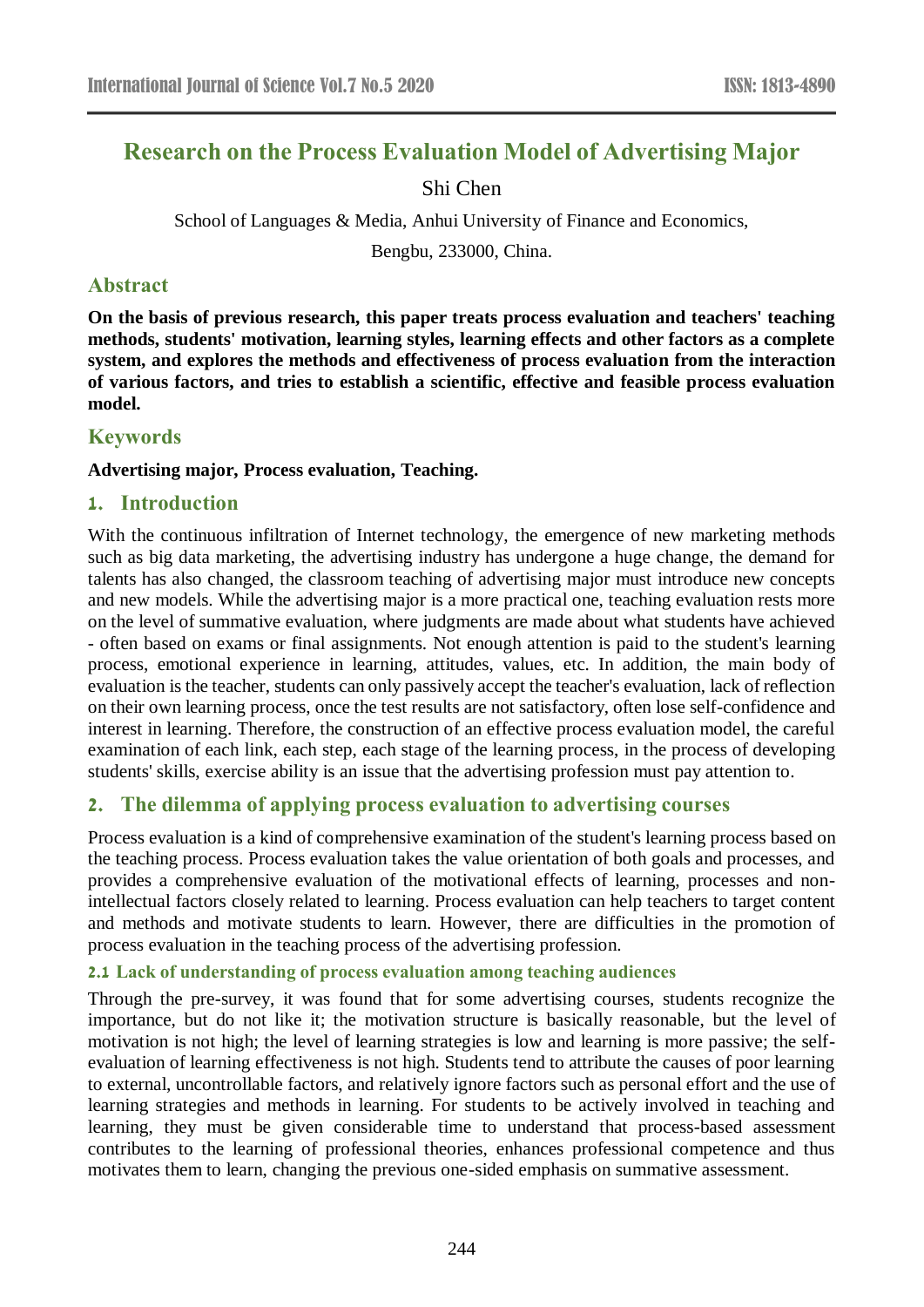### **2.2 Criteria for process evaluation are difficult to define**

Many teachers of advertising major have realized that the assessment and evaluation of professional courses is one of the key factors affecting the quality of advertising education, and the old and inflexible assessment methods are the bottleneck that constrains the reform of advertising teaching. Some scholars proposed to abolish the closed-book examination at the end of the mid-term and introduce big data advertising platform tools, intelligent marketing communication technology application, etc. into the classroom of advertising courses, using the completion of the project to evaluate the works or planning books submitted by students<sup>[1]</sup>; some scholars proposed to include the works of students participating in advertising competitions as one of the objects of course evaluation<sup>[2]</sup>;some scholars believed that the teaching of advertising courses is inseparable from the industry, and the evaluation of industry experts and some advertisers should also be introduced into the teaching evaluation, giving more objective scores<sup>[3]</sup>. The above studies have pointed out that there are certain problems in the assessment and evaluation of courses in our country's higher education advertising majors, and have given solutions from different angles. However, the research perspective is more macro and the criteria for the implementation of the process evaluation are inconclusive and not very operational.

### **2.3 Long-term stable implementation of process evaluations is not easy**

Although it has become a consensus among many advertising teachers to change the existing model of evaluation in advertising major, it is difficult to sustain the process of evaluation. Traditional summative evaluations tend to take the form of a single test paper, with a smaller workload and a more defined evaluation system. Process evaluation requires careful combing of teaching materials and selection of the most suitable teaching methods for the content of teaching, as well as the ability to design and produce multimedia, in order to provide students with the most appropriate assessment methods. According to the pre-survey, teachers of advertising major, especially young and middleaged teachers, are more likely to take on teaching tasks in several specialized courses, which also means that once the process evaluation is implemented, the workload of professional teachers will increase several times. This has also directly contributed to the fact that in many university advertising majors, professional teachers shy away from process evaluation.

### **3. Construction of a process evaluation model for the advertising major**

The process evaluation of the advertising major has problems such as the low level of understanding of the target audience, the difficulty of defining evaluation criteria and the difficulty of long-term stable implementation. In conjunction with the teaching practice of the author's university, the following methods and steps have been proposed for the construction of a process evaluation model that is relevant to reality.

### **3.1 Survey of the current state of students in professional courses**

The survey method was combined with the interview method, and firstly, a whole group sampling method was used to randomly select a sample of advertising students according to their study number, and a questionnaire was issued to investigate the motivation, learning style and learning effect of the sample population in their professional studies. The students were then selected for a group interview and compared with the statistical results of the questionnaire. Finally, based on the interviews and surveys, the current status and outstanding issues of the professional course learning of advertising students are summarized.

### **3.2 Evaluation of the teaching methods of teachers in advertising major**

A combination of individual in-depth interviews and group focus sessions were used to conduct indepth interviews with professional teachers responsible for teaching professional theory courses in advertising. Interviews were conducted to learn about the teaching methods used by teachers of different professional courses and to assess how well the teaching methods fit with the content of the professional courses and the teaching objectives, as measured by the traditional-new scale that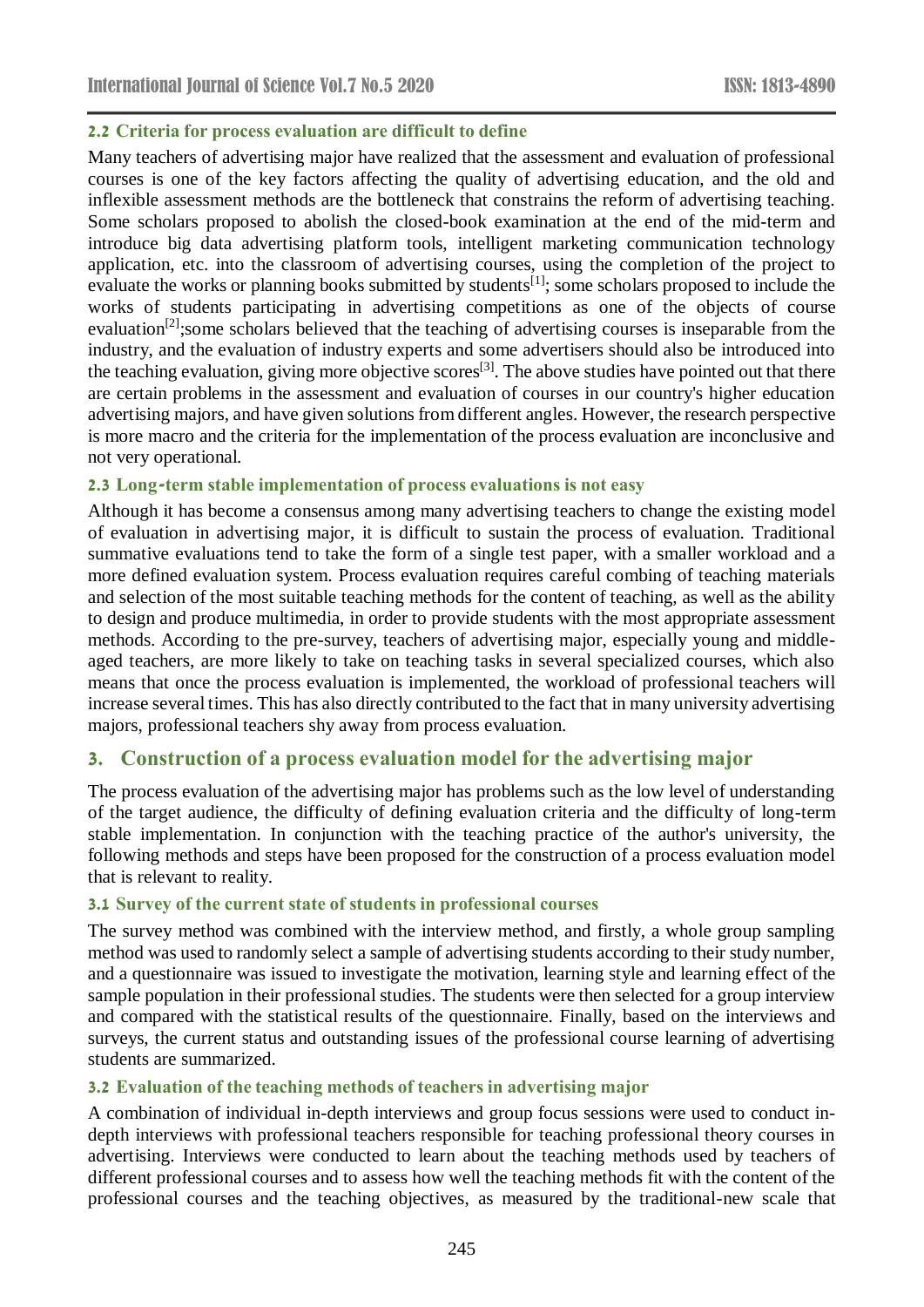assesses teaching methods. Finally, a comparison with the findings of the previous session identifies problematic points that need improvement.

#### **3.3 Criteria, content and methods for the implementation of process evaluation in advertising major**

Based on the evaluation theory of R.J. Stiggins, an American educational evaluator, and on the basis of the above-mentioned questionnaire and in-depth interviews, the following five dimensions were used to determine the process evaluation criteria for the professional course in advertising major, namely, the intellectual goal of acquiring specific knowledge; the reasoning and comprehension goal of analyzing, synthesizing, comparing, categorizing, and judging; the expressive skill goal of completing real tasks in specific situations; the goal of creating results of the work; and the development of attitudes and motivations such as emotions, attitudes and values throughout the learning process. Based on the above evaluation criteria, five evaluation methods, including knowledge skills, comprehension skills, performance skills, creative skills, and motivational strength, are determined and combined with the learning characteristics of advertising students, and three evaluation methods, such as paper and pencil test evaluation, expressive evaluation, and communicative evaluation, are selected and applied. The evaluation body includes the group, students, teachers, and outside participants.

#### **3.4 An empirical study on the process evaluation of advertising major**

Using the controlled experiment method, the experimental group which is the core course 'Advertising Creativity' and the professional development course 'Graphic Advertising Design and Production' of advertising majors were split into the experimental group and the control group which did not implement the process evaluation among the advertising major, and the comparative study was conducted. Under the premise of reasonable choice of teaching method, in the teaching process, the students' independent learning ability (collecting, analyzing, using information, etc.), communication and cooperation in the process of group collaboration, quality of learning results, learning strategies and character quality, etc., are evaluated in five dimensions of knowledge, reasoning and comprehension using a combination of paper and pencil test, expressive and communicative evaluation methods. Finally, the data collected from the experimental and control groups on the learning attitudes, knowledge skills, etc. of advertising students were compared, and the actual effect of the process evaluation was tested empirically.

### **3.5 Construction of a process evaluation model for advertising major**

On the basis of the above empirical research, an attempt has been made to establish a scientific, effective and feasible model for the process evaluation of advertising major. The model is based on a comprehensive consideration of teachers' teaching methods, students' motivation, learning styles, learning effects and other factors, and integrates the process evaluation principles, evaluation dimensions and evaluation methods into a set of process evaluation design, and summarizes the evaluation model applicable to all professional courses in advertising major.

### **4. Conclusions**

On the basis of previous researches, this paper considers process evaluation and teachers' teaching style, students' motivation, learning style, learning effect and other factors as a complete system, and explores the method and effectiveness of process evaluation in professional courses from the interaction of various factors, and tries to establish a scientific, effective and feasible process evaluation model. The model is based on a comprehensive grasp of the current situation and problems of advertising students' learning in professional courses, an evaluation of the teaching methods of advertising teachers in professional courses, a study of the results of the existing process evaluation, a combination of the characteristics of professional courses of advertising major to determine the criteria, content and methods of process evaluation, and an empirical test. It can help teachers of advertising major to optimize their teaching strategies, improve their teaching ability and generate